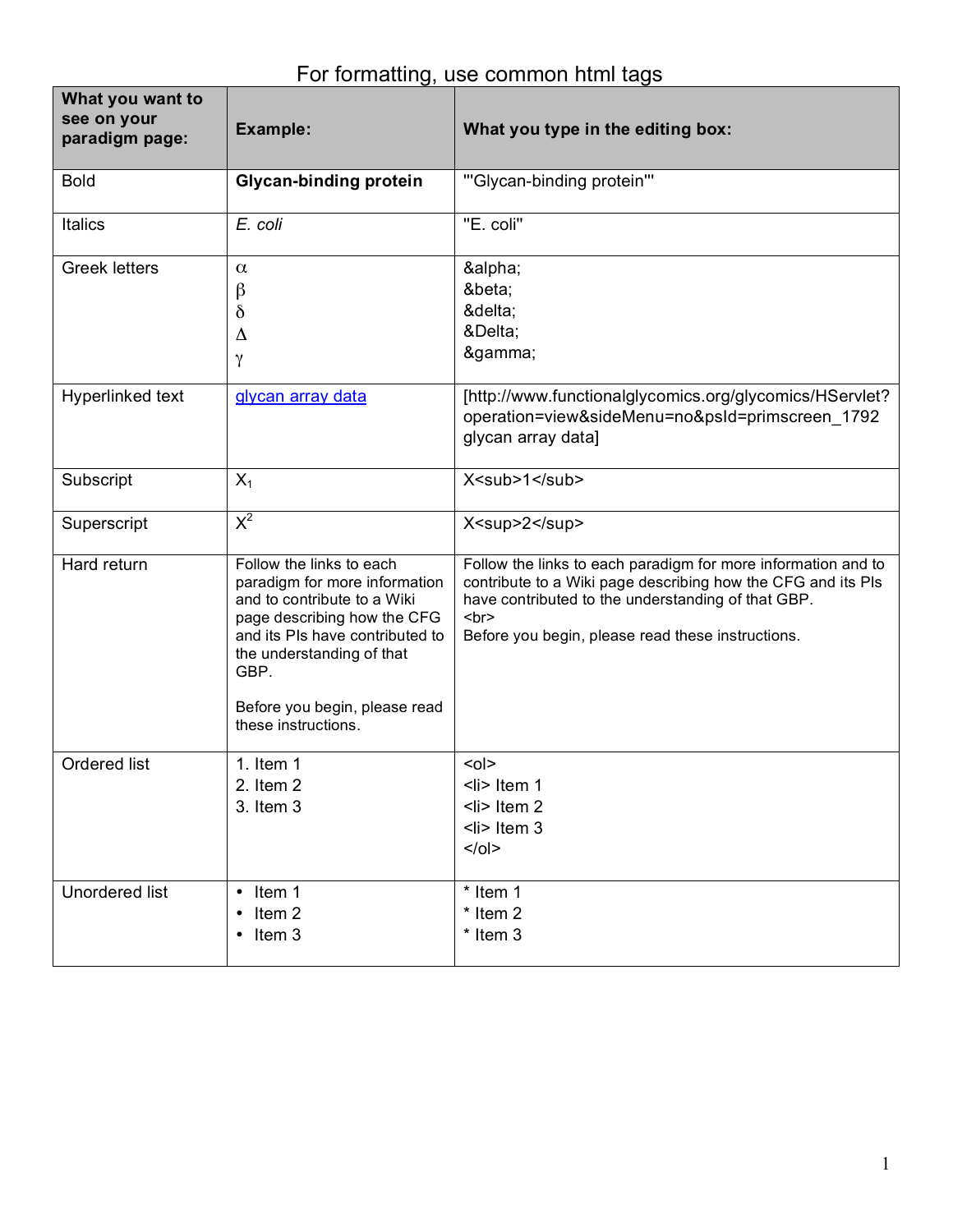| What you want to<br>see on your<br>paradigm page:               | Example:                                                                                                                                                                                                                                                                                                                                                                                                                                                                                                                                                                                                                                                                                                                          | What you type in the editing box:                                                                                                                                                                                                                                                                                                                                                                                                                                                                                                                                                                                                                                                                                             |
|-----------------------------------------------------------------|-----------------------------------------------------------------------------------------------------------------------------------------------------------------------------------------------------------------------------------------------------------------------------------------------------------------------------------------------------------------------------------------------------------------------------------------------------------------------------------------------------------------------------------------------------------------------------------------------------------------------------------------------------------------------------------------------------------------------------------|-------------------------------------------------------------------------------------------------------------------------------------------------------------------------------------------------------------------------------------------------------------------------------------------------------------------------------------------------------------------------------------------------------------------------------------------------------------------------------------------------------------------------------------------------------------------------------------------------------------------------------------------------------------------------------------------------------------------------------|
| Reference<br>(will automatically<br>re-order, as in<br>Endnote) | Galectin-1 ligands are<br>modulated by their<br>differential sialylation that is<br>also associated with<br>glycoprotein positioning in<br>membranes <sup>[1]</sup>                                                                                                                                                                                                                                                                                                                                                                                                                                                                                                                                                               | Galectin-1 ligands are modulated by their differential<br>sialylation that is also associated with glycoprotein<br>positioning in membranes <ref>Cha SK, "et al". Removal<br/>of sialic acid involving Klotho causes cell-surface<br/>retention of TRPV5 channel via binding to galectin-1.<br/>"Proc Natl Acad Sci U S A" 105, 9805-9810<br/>(2008).</ref> .                                                                                                                                                                                                                                                                                                                                                                 |
|                                                                 | <b>References</b><br>1. ↑ Cha SK, et al. Removal<br>of sialic acid involving<br>Klotho causes cell-surface<br>retention of TRPV5 channel<br>via binding to galectin-1.<br>Proc Natl Acad Sci U S A<br>105, 9805-9810 (2008).                                                                                                                                                                                                                                                                                                                                                                                                                                                                                                      | $==$ References $==$<br><references></references>                                                                                                                                                                                                                                                                                                                                                                                                                                                                                                                                                                                                                                                                             |
| Multiple references                                             | The mannose 6-phosphate<br>receptor is one of two<br>transmembrane proteins<br>that bind mannose-6-<br>phosphate (M6P) on<br>lysosomal proteins in the<br>Golgi apparatus that are<br>destined for transport to the<br>lysosome <sup>[1][2]</sup> .<br><b>References</b><br>1. 1 Sahagian, G. G. and<br>Neufeld, E. F. Biosynthesis<br>and turnover of the<br>mannose 6-phosphate<br>receptor in cultured<br>Chinese hamster ovary<br>cells. J Biol Chem 258,<br>7121-7128 (1983)<br>2. $\uparrow$ Hoflack, B. and<br>Kornfeld, S. Purification<br>and characterization of a<br>cation-dependent mannose<br>6-phosphate receptor from<br>murine P388D1<br>macrophages and bovine<br>liver. J Biol Chem 260,<br>12008-12014 (1985) | The mannose 6-phosphate receptor is one of two<br>transmembrane proteins that bind mannose-6-<br>phosphate (M6P) on lysosomal proteins in the Golgi<br>apparatus that are destined for transport to the<br>lysosome <ref>Sahagian, G. G. and Neufeld, E. F.<br/>Biosynthesis and turnover of the mannose 6-phosphate<br/>receptor in cultured Chinese hamster ovary cells. J Biol<br/>Chem 258, 7121-7128 (1983)</ref> <ref>Hoflack, B. and<br/>Kornfeld, S. Purification and characterization of a cation-<br/>dependent mannose 6-phosphate receptor from murine<br/>P388D1 macrophages and bovine liver. J Biol Chem<br/>260, 12008-12014 (1985)</ref> .<br>---------<br>$==$ References $==$<br><references></references> |